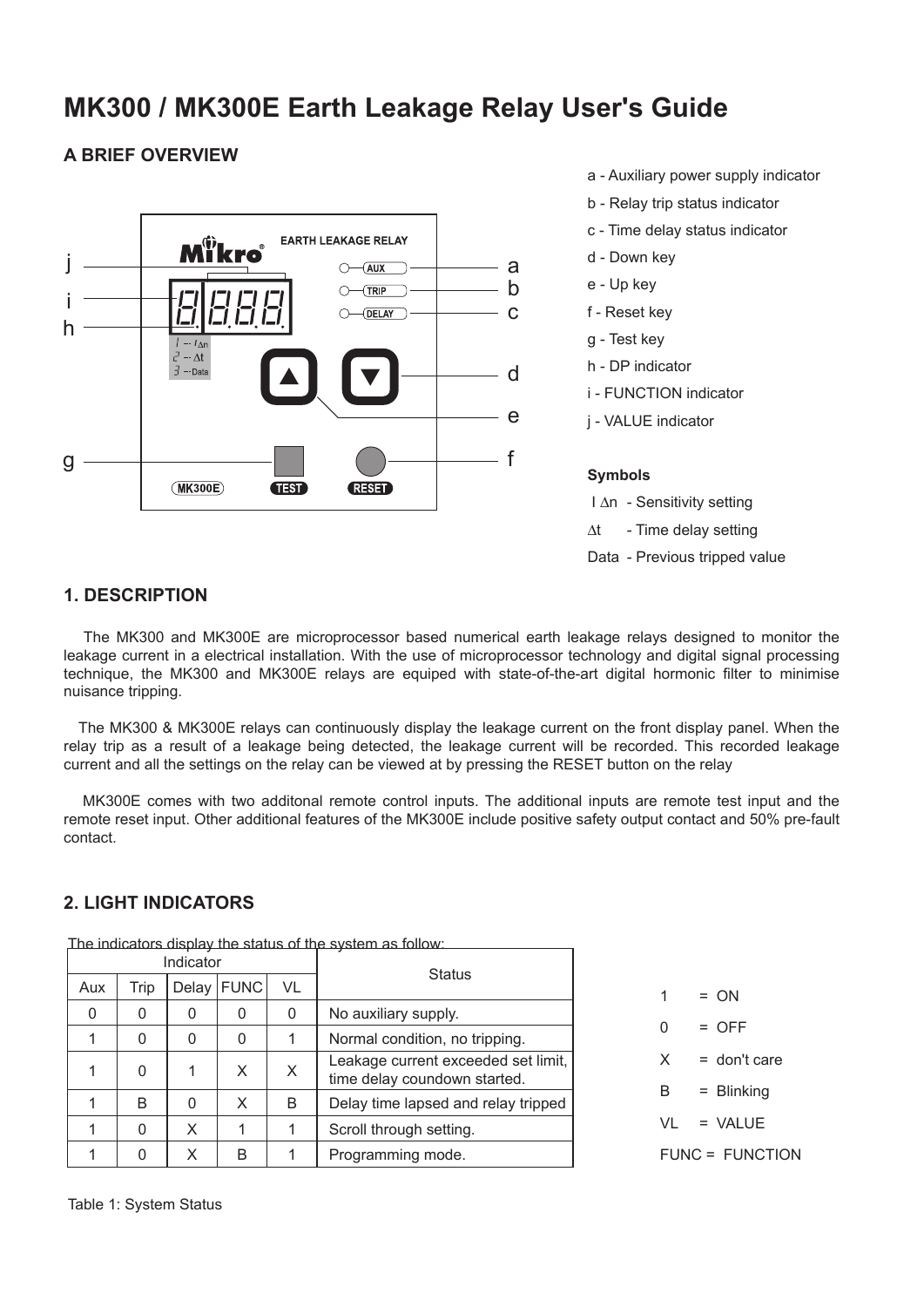| <b>FUNC</b>   | DP    | Value                             |
|---------------|-------|-----------------------------------|
| off           | off   | Real-time leakage current.        |
|               | blink | Sensitivity setting.              |
| $\mathcal{P}$ | blink | Delay time setting.               |
| 3             | off   | Previous tripped leakage current. |

Table 2: Function codes

| Message | Description                                                                                                                                                                                                                                                                                                                           |
|---------|---------------------------------------------------------------------------------------------------------------------------------------------------------------------------------------------------------------------------------------------------------------------------------------------------------------------------------------|
| 'E Ct'  | Error in ZCT connection                                                                                                                                                                                                                                                                                                               |
| 'OFL'   | 'Overflow'. The measurement exceeded<br>the display range for the respective<br>sensitivity setting range.<br>Display range for sensitivity setting range<br>1: From 0.00A to 0.22A<br>Display range for sensitivity setting range<br>2: From 0.00A to 0.10A<br>Display range for sensitivity setting range<br>3: From 0.00A to 3.10A |
| 'tESt   | Replay tripped under test mode                                                                                                                                                                                                                                                                                                        |

Table 3: Display messages

## **3. PUSH-BUTTONS OPERATION**

- a) Trip test Press the 'TEST' button to simulate a trip condition
- b) Trip reset Press the 'RESET' button to reset the relay when tripped
- c) View setting When the relay is not under tripped condition, pressing the 'RESET' button will scroll through the various functions of the relay

 $\triangleright$  off  $\rightarrow$  FUNCTION  $\rightarrow$  FUNCTION  $\rightarrow$ 

Figure 1: Scroll sequence

- d) Program setting Only function codes 1 and 2 can be programmed.
	- Step 1: Press RESET key until the function digit shows required function.
- Step 2: Press the UP and DOWN key simultaneously to enter programming mode. The function digit blinks to indicates the relay is in programming mode
- Step 3: Use the UP or DOWN key to select the desired value.
- Step 4: To save the selected value, press the UP and DOWN key simultaneously. This will exit the programming mode with the selected setting being saved.

To exit programming mode without saving the selected setting, press the 'RESET' key once.

## **4. REMOTE CONTROL INPUTS \***

- a) Remote test input This digital input is similar to the TEST push-button. To remotely test the relay, make a connection between terminals 4 and 6 of the relay.
- b) Remote reset input

This digital input is to remotely reset the relay when tripped. To reset the relay, make a connection between terminals 4 and 5 of the relay.

## **5. OUTPUT CONTACTS**

a) Trip contact:

This is a latching type contact. It is activated under following conditions :

- broken connection between the relay and the ZCT
- leakage current exceeded the sensitivity setting
- b) 50% pre-fault contact \*
	- Activated when leakage current reaches 50% of the sensitivity setting
- c) Safety contact \*
	- Activated when the auxiliary supply is connected and the relay is functioning normally
	- De-activated when connection to the ZCT from relay is interrupted or auxiliary supply failure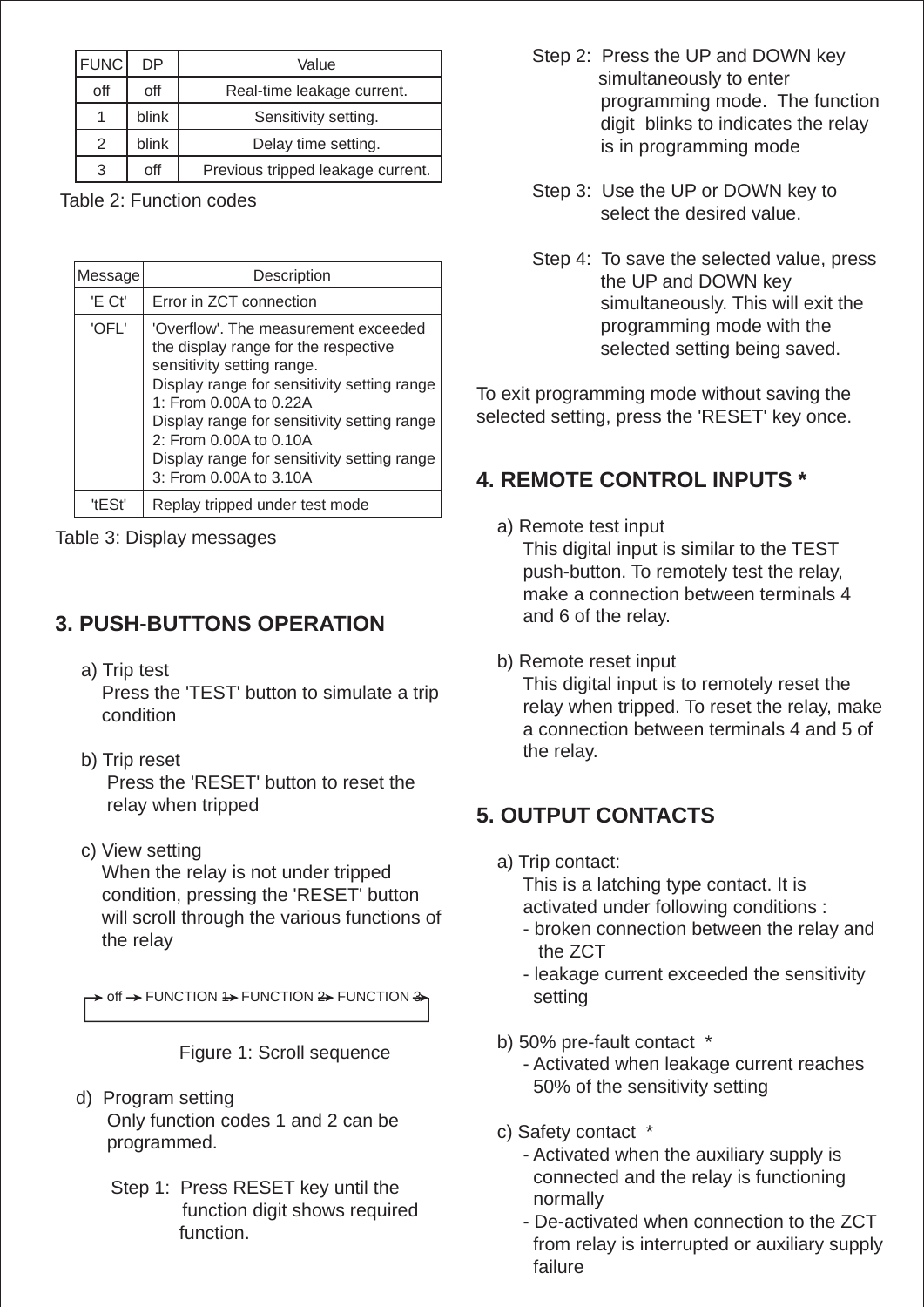### **6. TECHNICAL DATA**

#### **Models**

| MK300-5 & MK300E-5 | : 50Hz |
|--------------------|--------|
| MK300-6 & MK300E-6 | :60Hz  |

### **Auxiliary Supply**

| Supply voltage  | $: 240$ VAC +/- 10%       |
|-----------------|---------------------------|
| Rated frequency | : 50Hz / 60Hz             |
| VA rating       | $\therefore$ 3 VA typical |

#### **Setting**

Sensitivity Adjustment : Range 1 is stepping from 0.03A -> 0.05A -> 0.10A -> 0.15A

Delay Time Adjustment : From 0.05 to 3.00 sec in step of 0.05 sec

: From 3.00 to 10.0 sec in step of 0.50 sec

Range 2 is from 0.20A to 0.75A in step of 0.05A Range 3 is from 0.80A to 3.00A in step of 0.05A

**Remote Test / Reset Inputs** : N.O. dry contact \*

#### **Output**

| : 250 VAC           |
|---------------------|
| : $6A (cosj = 1.0)$ |
| : 30A               |
|                     |

| Safety Contact:          |                     |
|--------------------------|---------------------|
| Rated voltage            | : 250 VAC           |
| Continuous carry         | : $5A (cosi = 1.0)$ |
| Make and carry for 0.2 s | : 10A               |

| : 250 VAC           |
|---------------------|
| : $5A (cosi = 1.0)$ |
| : 10A               |
|                     |

|  | Contact specification: |
|--|------------------------|
|--|------------------------|

| Contact arrangement             | : change-over                         |
|---------------------------------|---------------------------------------|
| Contact material                | : Silver alloy                        |
| Operating time                  | $: 15ms$ max.                         |
| <b>Expected electrical life</b> | : 100,000 operations at rated current |
| Expected mechanical life        | : 5 million operations                |
| Approval                        | : UL / CSA, VDE, TUV, SEMKO           |

#### **Indicators**

Auxiliary supply : green color LED indicator Time delay : red color LED indicator Trip : 7-segment LED and red color LED indicator Real-time leakage current : 7-segment LED

**Mechanical** Mounting method : Panel mounting Front panel : Standard DIN 96mm x 96mm Approximate weight : ?.? kg